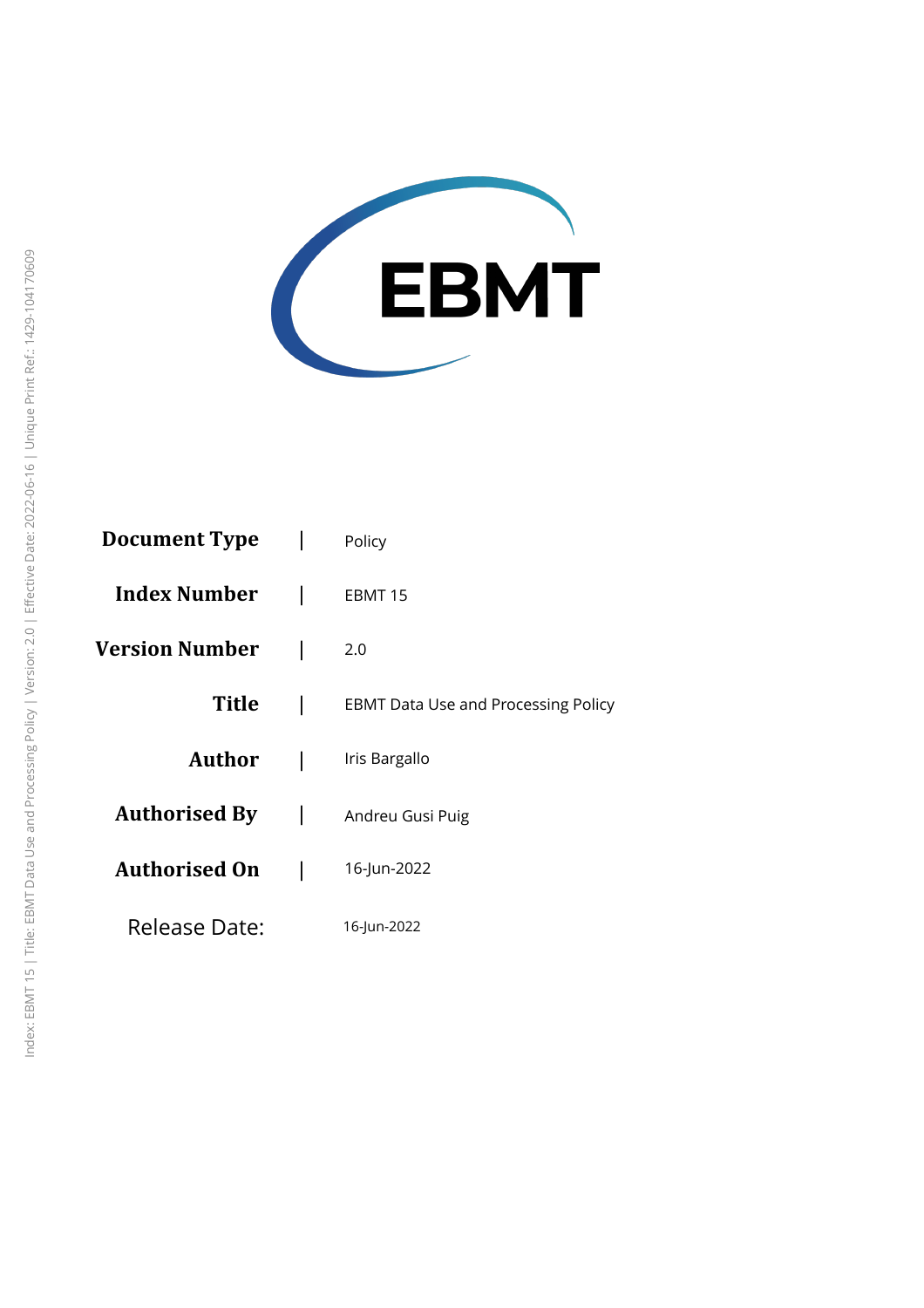

# **Table of contents**

| 1.                                                               |  |
|------------------------------------------------------------------|--|
| 2.                                                               |  |
| 3.                                                               |  |
| 4.                                                               |  |
| 5.                                                               |  |
| LEGITIMATE PURPOSES FOR PROCESSING PATIENT PERSONAL DATA 3<br>6. |  |
| 7.                                                               |  |
| 7.1.                                                             |  |
| 7.2.                                                             |  |
|                                                                  |  |
| 8.1.                                                             |  |
| 8.2.                                                             |  |
| 8.3.                                                             |  |
| 8.4.                                                             |  |
| 8.5.                                                             |  |
| 8.6.                                                             |  |
| 8.7.                                                             |  |
| 8.7.1.                                                           |  |
| 8.7.2.                                                           |  |
| 8.8.                                                             |  |
| 8.9.                                                             |  |
| 9 <sub>1</sub>                                                   |  |
|                                                                  |  |
| 10.1.                                                            |  |
|                                                                  |  |
|                                                                  |  |
|                                                                  |  |
|                                                                  |  |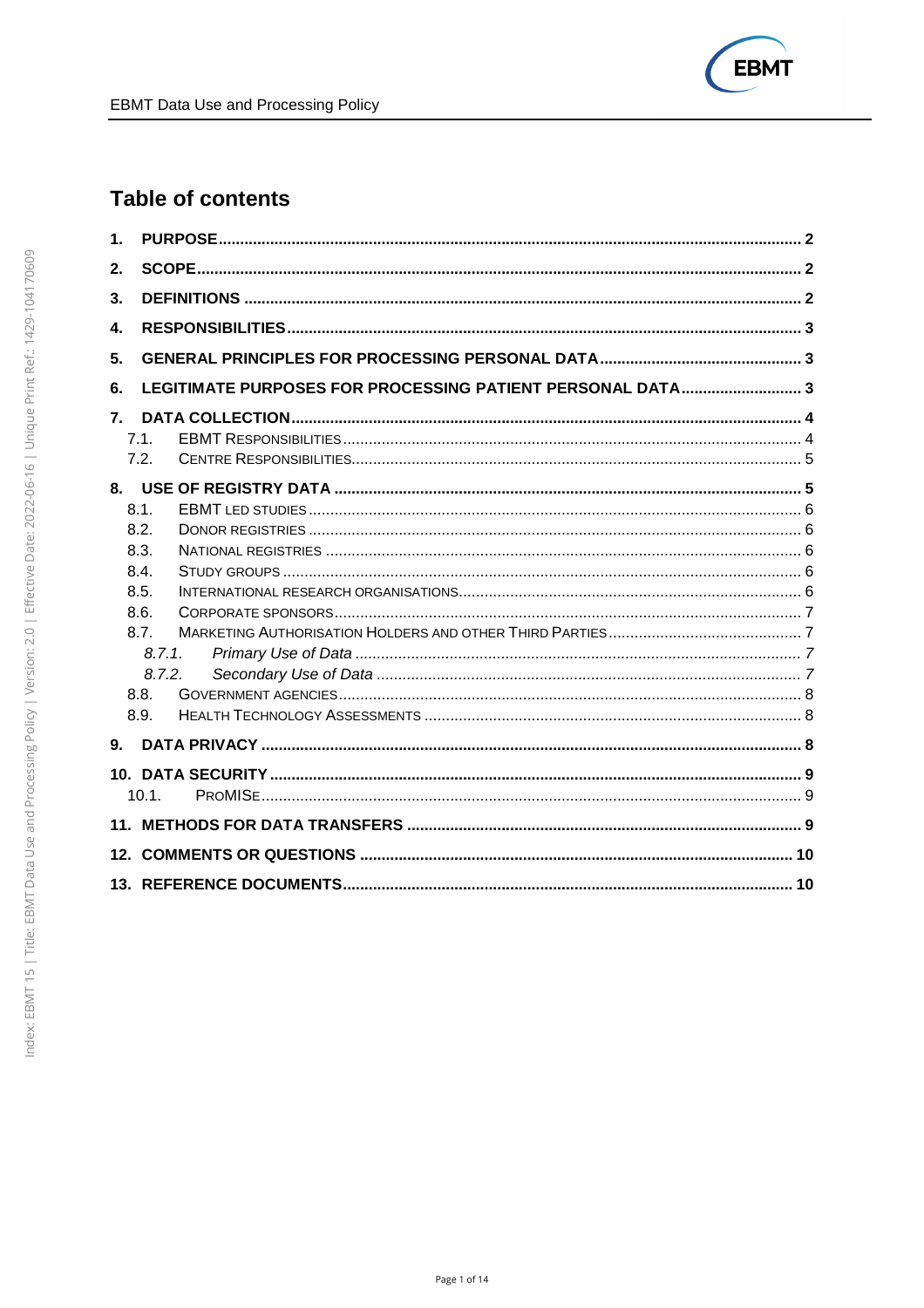# **1. Purpose**

The European Society for Blood and Marrow Transplantation (EBMT) maintains an international medical database known as the EBMT Registry. The Registry goes back to the beginning of the 1970's and contains clinical data including aspects of the diagnosis, first line treatments, haematopoietic stem cell transplant (HSCT) or cell therapy associated procedures, complications and outcome.

This Policy regulates the management of Personal Data relating to patients reported to the EBMT Registry. It provides rules and procedures which apply to all departments and individuals within the EBMT. The aim is to ensure that Patient Personal Data is processed and protected properly in all countries and regions and in accordance with the European General Data Protection Regulation (GDPR).

# **2. Scope**

This Policy applies to the Processing of Patient Personal Data by any department or individual within EBMT, in all countries and regions and may extend to other entities and persons by the implementation of agreements and contracts.

# **3. Definitions**

The following definitions of terms used in this document are drawn from Article 4 of the European Union's General Data Protection Regulation:

## **Personal Data**

Any information relating to an identified or identifiable natural person who can be identified, directly or indirectly, by reference to an identifier such as a name, an identification number, location data, an online identifier, or to one or more factors specific to the physical, physiological, mental, economic, cultural, or social identity of that natural person. Personal Data includes a natural person's email address, telephone number, biometric information (such as fingerprint), location data, IP address, health care information, religious beliefs, Social Security number, marital status, et cetera.

## **Sensitive Personal Data**

Particularly sensitive in relation to fundamental rights and freedoms, where disclosure of such data could lead to physical damage, financial loss, damage to the reputation, identity theft or fraud or discrimination etc. Sensitive personal data usually includes but not limited to personal data revealing racial or ethnic origin, political opinion, religious or philosophical belief, or trade union membership, as well as genetic data, biometric data (fingerprint) for uniquely identifying a natural person, and data concerning a natural person's health, sex life or sexual orientation.

## **Pseudonymisation**

The processing of personal data in such a manner that the personal data can no longer be attributed to a specific data subject without the use of additional information, provided that such additional information is kept separately and is subject to technical and organisational measures to ensure that the personal data are not attributed to an identified or identifiable natural person. Article 4 sub (5) GDPR.

## **Processing**

An operation or set of operations which is performed on Personal Data, whether by automated means, such as collection, recording, organization, structuring, storage, adaptation or alteration, retrieval,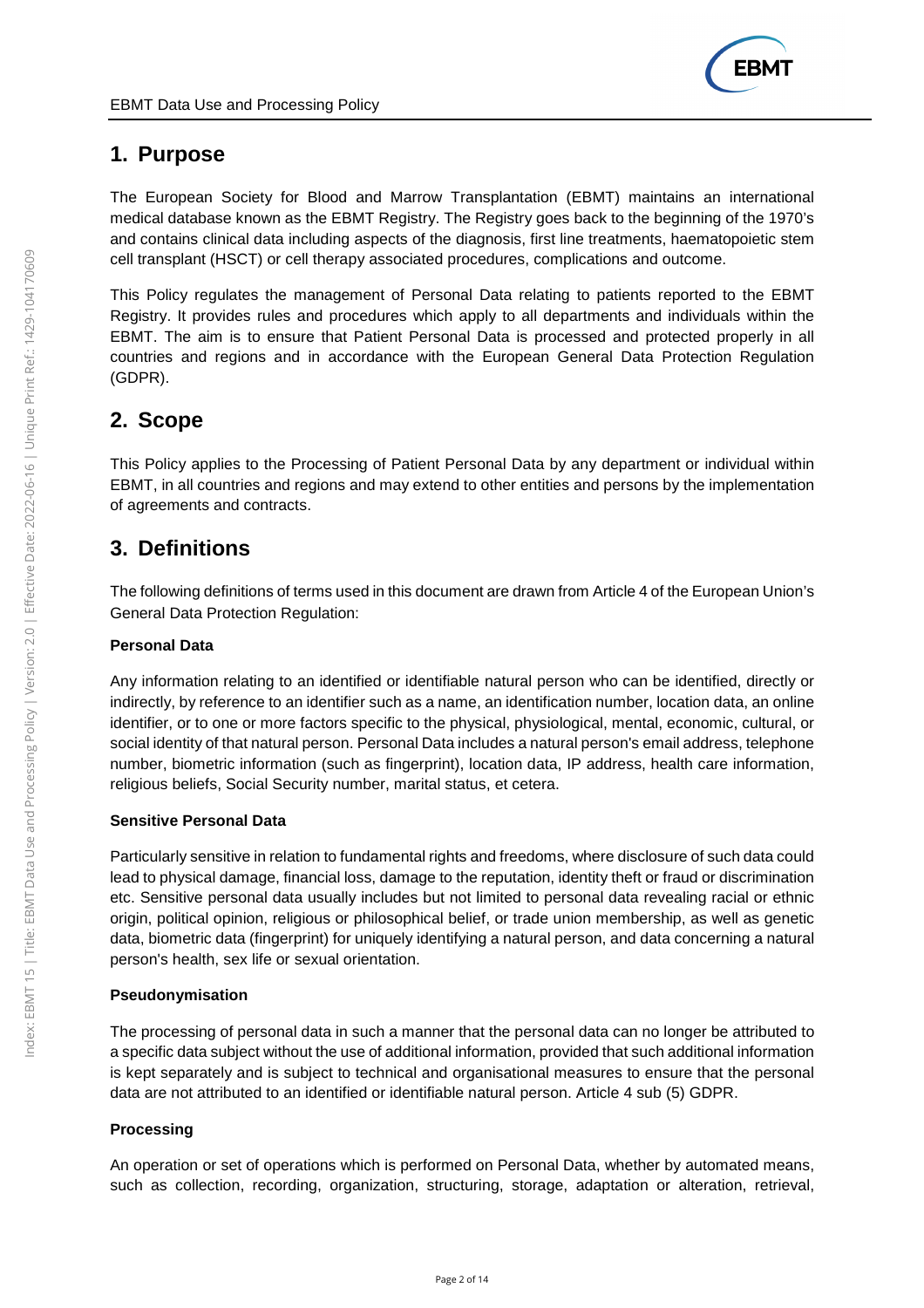consultation, use, disclosure, transmission, dissemination, restriction, erasure, or destruction of the data.

#### **Data Controller**

The natural or legal person, public authority, agency or any other body, which alone or jointly with others, determines the purpose and means of the Processing of Personal data.

#### **Data Processor**

Means a natural or legal person, public authority, agency or other body which processes personal data on behalf of the controller.

## **4. Responsibilities**

The EBMT employees and any entities and persons by the implementation of agreements and contracts with EBMT are responsible for complying with this Policy.

The EBMT Unit Managers are responsible for the implementation and management of this policy by:

- Implementing procedures to make this policy operational.
- Educating staff to understand and data processing procedures.
- Ensuring data is processed in accordance with agreements in place.
- Release only anonymized, de-identified or limited datasets that are compliant with applicable laws and regulations.

# **5. General Principles for Processing Personal Data**

The EBMT ensures that all personal data under its responsibility is processed according to the GDPR and the information provided in the informed consent given by the patients and/or donors is:

- Processed lawfully, fairly and in a transparent manner in relation to the data subject;
- Collected for scientific research legitimate purposes;
- Processed adequately, relevantly and limited to what is necessary in relation to the purposes for which they are collected and/or further processed;
- Accurate and up to date;
- Kept for an unlimited period in a form which permits identification of data subjects for no other purpose than historical, statistical or scientific research purposes;
- Processed in a manner that ensures appropriate security of the personal data through technical and organisational measures.

# **6. Legitimate Purposes for Processing Patient Personal Data**

EBMT departments or individuals may process patient Personal Data for legitimate purposes which include but are not limited to:

**Clinical Research and improvement of patient care.** The EBMT Registry collects data for research and development among others of new and improved transplant, immune effector cell therapy and immunosuppression procedures, and to improve the quality of these procedures through the accreditation of treatment units

**Processing operations related to reliability and safety purposes.** The Processing of patient Personal Data to comply with a legal obligation, for example: the processing of personal data in the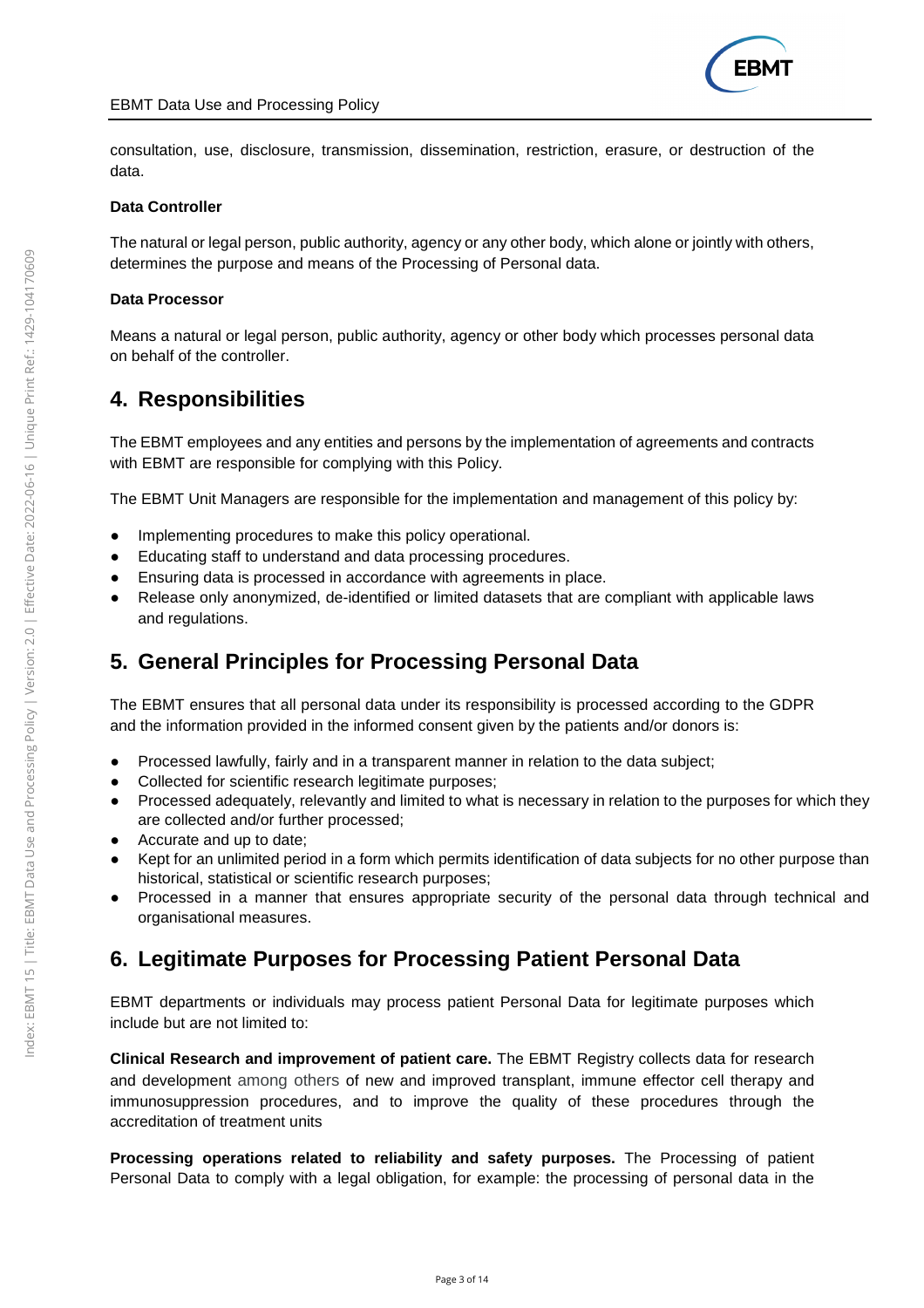

context of safety reporting, an inspection by national competent authority, the retention of clinical trial data in accordance with archiving obligations set up by the clinical trial regulation or relevant national laws, have to be considered as necessary to comply with legal obligations to which the sponsor and/or the investigator are subject.

# **7. Data Collection**

The EBMT works in partnership with local healthcare providers to collect data on patients undergoing bone marrow or stem cell transplantation, immune effector cell therapies, and immunosuppressive treatments for any disease. Personal identifiable data is limited to patient initials, date of birth, and gender. These items are necessary in order to ensure that data collected at different times and/or at different hospitals is accurately stored in the same record. It is not used and cannot be used for identification of the individual. This process is known as pseudonymisation and is defined in the GDPR regulations. Each patient's report is given a unique and non-informative database number which is the one used for research purposes. Nobody outside the hospital where the patient is treated will be able to identify an individual from the data stored.

Following the GDPR, and to ensure the maximum accordance with the law of all EU/EEA nations, personal data of patients residing in EU member countries shall only be used for research through EBMT when appropriate informed consent is provided. This has been common practice for many years already.

The signed patient informed consent is obtained by the individual centres or donor registries submitting data to the EBMT to make sure that the respective national laws are followed. Technical and functional separation between the EBMT Registry and treating centre is key in order to protect the patient privacy rights, medical records or other sensitive patient information showing the identity of the patient are recorded in the treating centres and are not reported to EBMT.

The patient informed consent is a prerequisite for EBMT for submitting the data and provides all necessary information about usages of the data, to ensure appropriate consent is obtained in all cases.

EBMT and the Reporting Centres are joint controllers for the Registry data. The Reporting Centre determines the means and purpose of the data processing of its own data reported. However, EBMT determines how the data is processed for the purpose of the registry.

## **7.1. EBMT Responsibilities**

EBMT will follow data policies and procedures regarding data collection and management, including those specific to data protection and safety, access and sharing including but not limited to:

(a) Use Personal Data only as necessary for the performance of its obligations under terms of implemented agreements;

(b) Ensure that access to the Personal Data is limited to only those staff members who have a legitimate purpose to access the Personal Data and that all personnel who have access to and/or use Personal Data are obliged to keep the Personal Data confidential;

(c) Maintain complete and accurate records of any use of Personal Data it carries out to demonstrate its compliance with the Joint Controllership Agreement, GDPR and Informed consent provided;

(d) Assist Centres in responding to any request from a Data Subject and in ensuring compliance with its obligations to all Data Protection regulations with respect to security, breach notifications, impact assessments and consultations with supervisory authorities or regulators;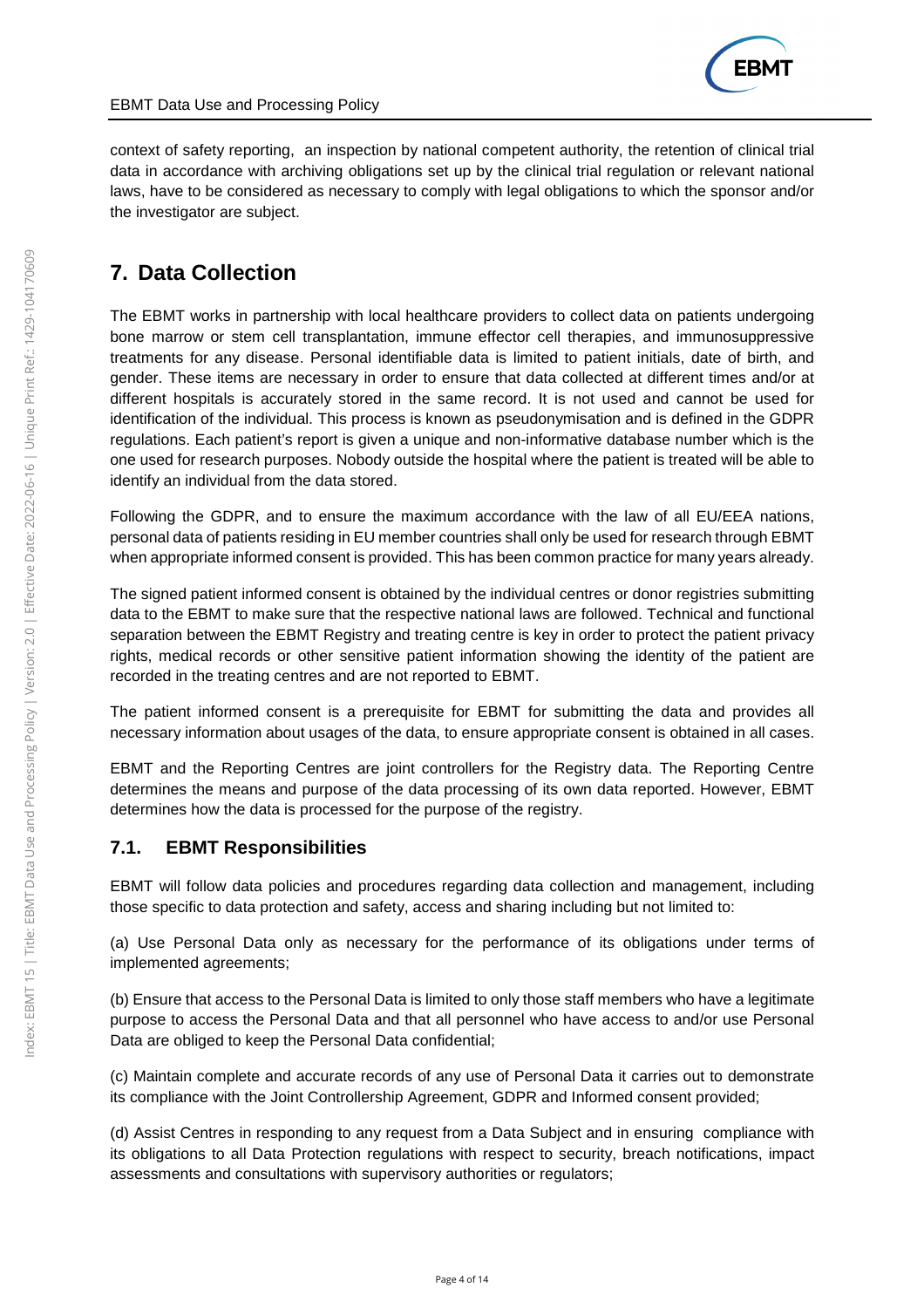

(e) Notify Centres without undue delay of becoming aware of any Personal Data breach; such notice to include all information reasonably required by Centres to comply with reporting obligations under Data Protection regulations;

(f) Promptly notify Centres of any communication from a Data Subject regarding the processing of their Personal Data, or any other communication (including from a regulatory authority) relating to either Party's obligations under the Data Protection regulation in respect of the Personal Data;

(g) Employ ongoing oversight to the privacy and security obligations to ensure that internal controls are suitably designed and operating effectively to protect against reasonably foreseeable risks to the data, including, but not limited to, auditing of the privacy and security safeguards based on recognized industry best practices;

(h) Assign a qualified data protection officer, or information security official, when core use activities include large-scale genetic, ethnic or racial personal information meeting relevant requirements;

(i) Not transfer any Personal Data across international borders unless the following conditions are fulfilled:

1. A Party has provided appropriate safeguards in relation to the transfer; 2. The Data Subject has enforceable rights and effective legal remedies; and 3. The Party acting as Data Processor complies with its obligations under the Data Protection Legislation by providing an adequate level of protection to any Personal Data that is transferred; and

(j) At the written direction of Centres, inactivating Personal Data on termination or expiration of the Agreement unless such Personal Data is allowed to be maintained by applicable law.

## **7.2. Centre Responsibilities**

Institutions submitting data to the EBMT are expected to comply with their country's laws and regulations governing human subjects and privacy protection, and to obtain explicit individual consent to data submission to EBMT.

# **8. Use of Registry data**

The primary function of the EBMT Registry is to collect clinical data on patients who have received blood and/or bone marrow transplantation and/or Immune Effector Cell (IEC) therapy as part of their treatment. The data collected will be used for:

- medical research which aims to further the knowledge base in the field of transplantation, IEC
- therapy and immunosuppressive therapy
- improving patient care at hospitals through:
- providing a reference of treatment results that hospitals can use for quality control
- the development of new and improved procedures for transplantation, IEC therapy
- and immunosuppressive therapy
- improving the quality of these procedures through the accreditation of the treating
- hospitals

Your data in the EBMT Registry will contribute to improvements in patient care and outcome.

The main use of this data is clinical research, but it will also be used to support the mission of the EBMT in aspects such as the inspection, auditing and accreditation of transplant centres.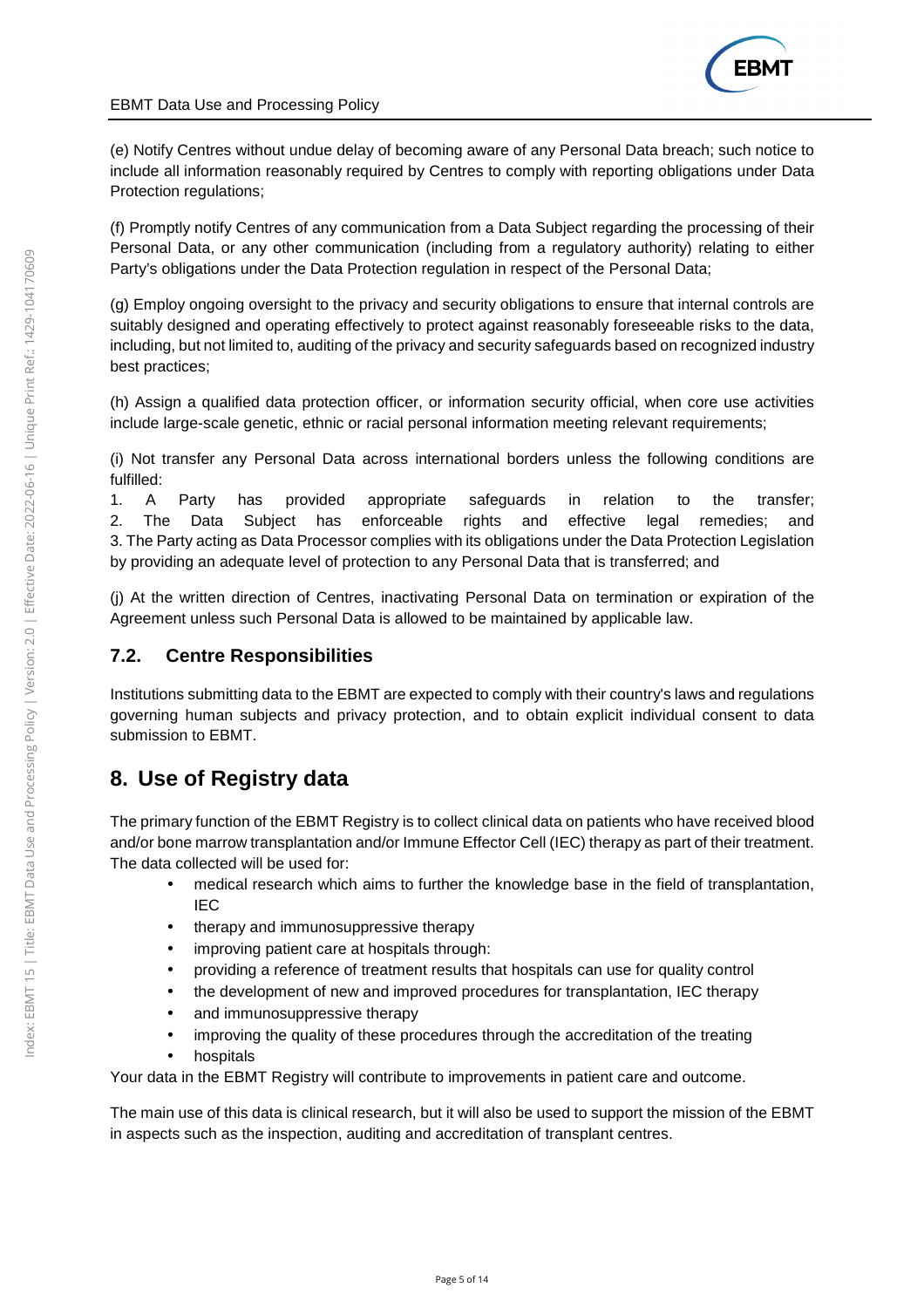## **8.1. EBMT led studies**

The EBMT registry can use all the data submitted to them. It is understood that data submitted to the EBMT can be used for research and published by the EBMT WPs as long as the existing **Guidelines for the Conduct of Registry Studies** using the EBMT Registry Database and the **Authorship guidelines for EBMT publications** are followed. Both documents are mandatory reading for any WP investigator wishing to perform a registry study.

Member centres use the Registry to store their own data while simultaneously making it available to the EBMT. Each EBMT member can be considered as the Controller of their data, although it is understood that the owner is the patient. The Reporting Center determines the means and purpose of the data processing without having to require permission or notify the EBMT and can contribute to the EBMT Registry studies through participation in the EBMT Working Parties.

### **8.2. Donor registries**

Donor Registries can use the Registry to store their own data while simultaneously making it available to the EBMT. Donor Registries determine the means and purpose of the data processing without having to require permission or notify the EBMT. Donor Registries have access to their own data at all times.

Donor registries may also request access to the Registry in order to follow the donors or the patients that have received donations from them. In the latter case, the centre must give permission for the Donor Registry to be able to see selected patient data.

### **8.3. National registries**

National registries operating in some countries, usually under the umbrella of a medical association, have become part of the EBMT data flow by mutual consent and are using the same central database. These national registries have implemented Data Sharing Agreements with EBMT and can use their data for their own purposes, which may encompass national requirements for registration of transplants, research, demographics, etc. Where these registries exist, the responsibility of the EBMT Registry for data quality may be partially devolved to them. Belonging to a national registry does in no way preclude the centre from exercising their rights as EBMT members, and they have as much access to the Registry staff and services as any other member centre.

### **8.4. Study groups**

Groups of centres can set up studies and use the EBMT Registry as their database. Via a request to EBMT to set up a study group and its corresponding series of permissions to access the data. Such requests must be submitted together with explicit permissions from the principal investigators of the involved centres. All centres must be members of the EBMT. A procedure document with a request form template is available for this purpose.

### **8.5. International research organisations**

EBMT has implemented data sharing agreements with some international research organisations. Some centres that submit data to these research organisations can request the EBMT to provide these organisations access to their data, so they do not have to do double reporting. In these cases, the EBMT can set up virtual "registries" that replicate the scope of the organisation and provide access to a data manager of this organisation to access the permitted data. Such requests must be submitted explicitly by the principal investigators of the involved centres. All centres must be members of the EBMT. A procedure document with request form is available for this purpose in the EBMT Website: https://www.ebmt.org/registry/data-sharing#natreg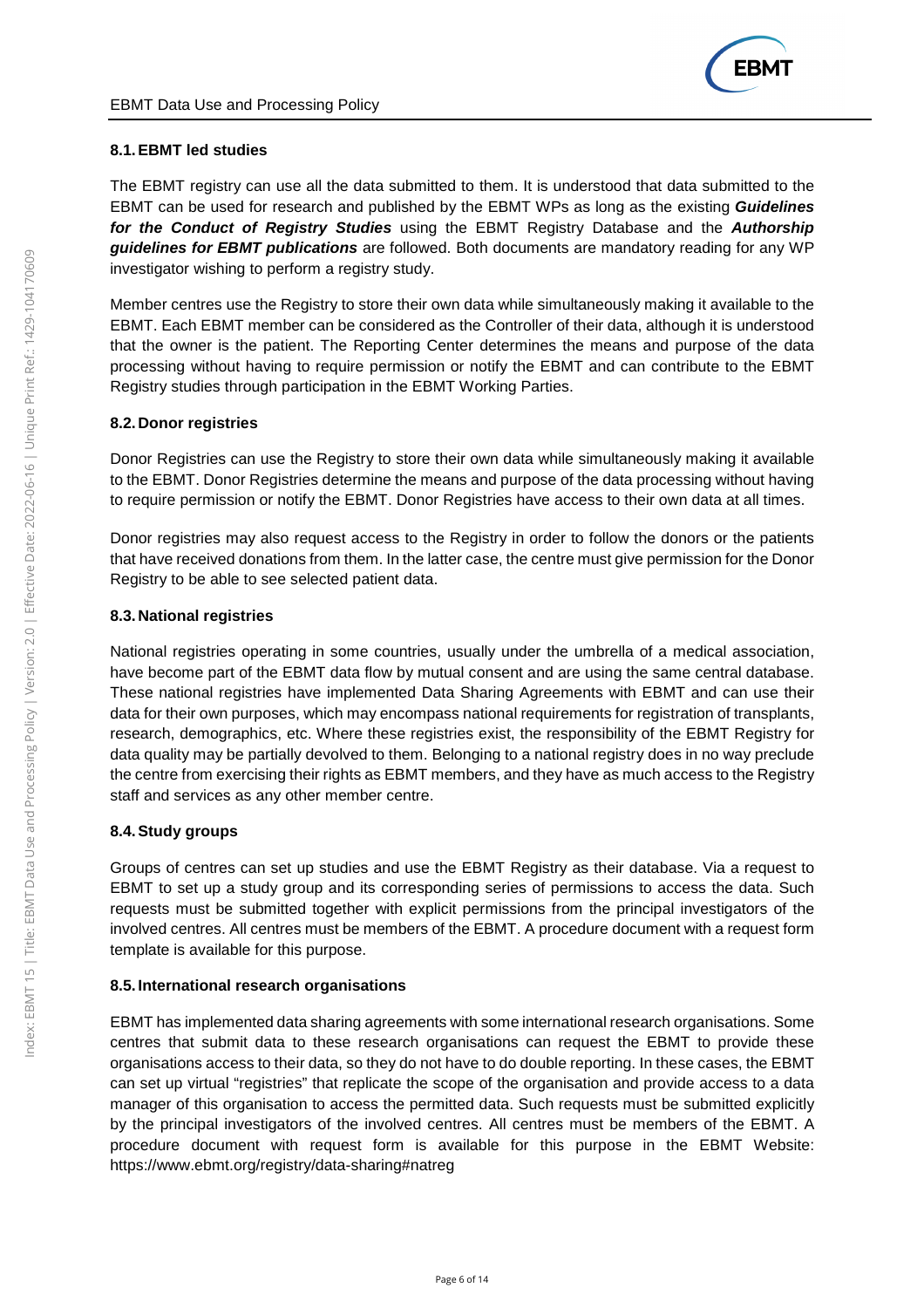

#### **8.6. Corporate sponsors**

Corporate members who are EBMT Partner of Excellence can submit a request to EBMT for obtaining a data report or for collaboration on a study.

#### **8.7. Marketing Authorisation Holders and other Third Parties**

EBMT will not sell, distribute or lease personal data to third parties unless the data subject has provided EBMT with his or her consent and it is allowed by law.

Pharmaceutical Companies, Institutions or non-profit Organisations may receive data for performing pharmaco-epidemiological studies. EBMT will implement collaboration and data sharing agreements with third parties that clearly define the roles of responsibilities of each party.

EBMT is committed to data transparency with intent to share data to support the scientific community and public interest. Any agreement to data sharing will be reviewed and approved at the time of request and data minimisation measures will be applied. Medical data sent in the context of EBMT research projects will be identified by the non-informative database number, and items such as date of birth, initials or the hospital UPN will not be exported.

### 8.7.1. Primary Use of Data

Primary collection of data for a specific study (i.e. where the events of interest are collected as they occur specifically for the study.

In the case of primary collection of data the regulatory Sponsor of the study defines which data is collected from study participants to answer the study's main research questions. Generally this means that data collection forms and informed consent forms need to be developed and submitted for regulatory and ethical approval. Contractual agreements with the regulatory Sponsor should be in place to clearly define the roles and responsibilities of each party for implementing requirements for the study, including but not limited to data collection, analysis, regulatory submissions and safety reporting. Individual studies for regulatory purposes within a centralised procedure, using the cellular therapy module of the EBMT registry, should be conducted under a study protocol that is approved by EBMT and agreed with regulatory authorities, before study starts.

#### 8.7.2. Secondary Use of Data

Secondary use of registry data collected routinely (i.e. where the events of interest have already occurred and have been collected for another purpose )

In the case of secondary use of registry data the data collection for the study is based on standard EBMT Registry procedures, data collection forms and informed consent form. For studies based on secondary use of registry data the submission of suspected adverse reactions in the form of ICSRs is not required. EBMT collects adverse events of special interest through the standard registry data collection forms, allowing aggregated analysis on the incidence of these events. Centres have the responsibility to report suspected adverse reactions associated with medicinal products as a spontaneous report to a MAH or competent authority.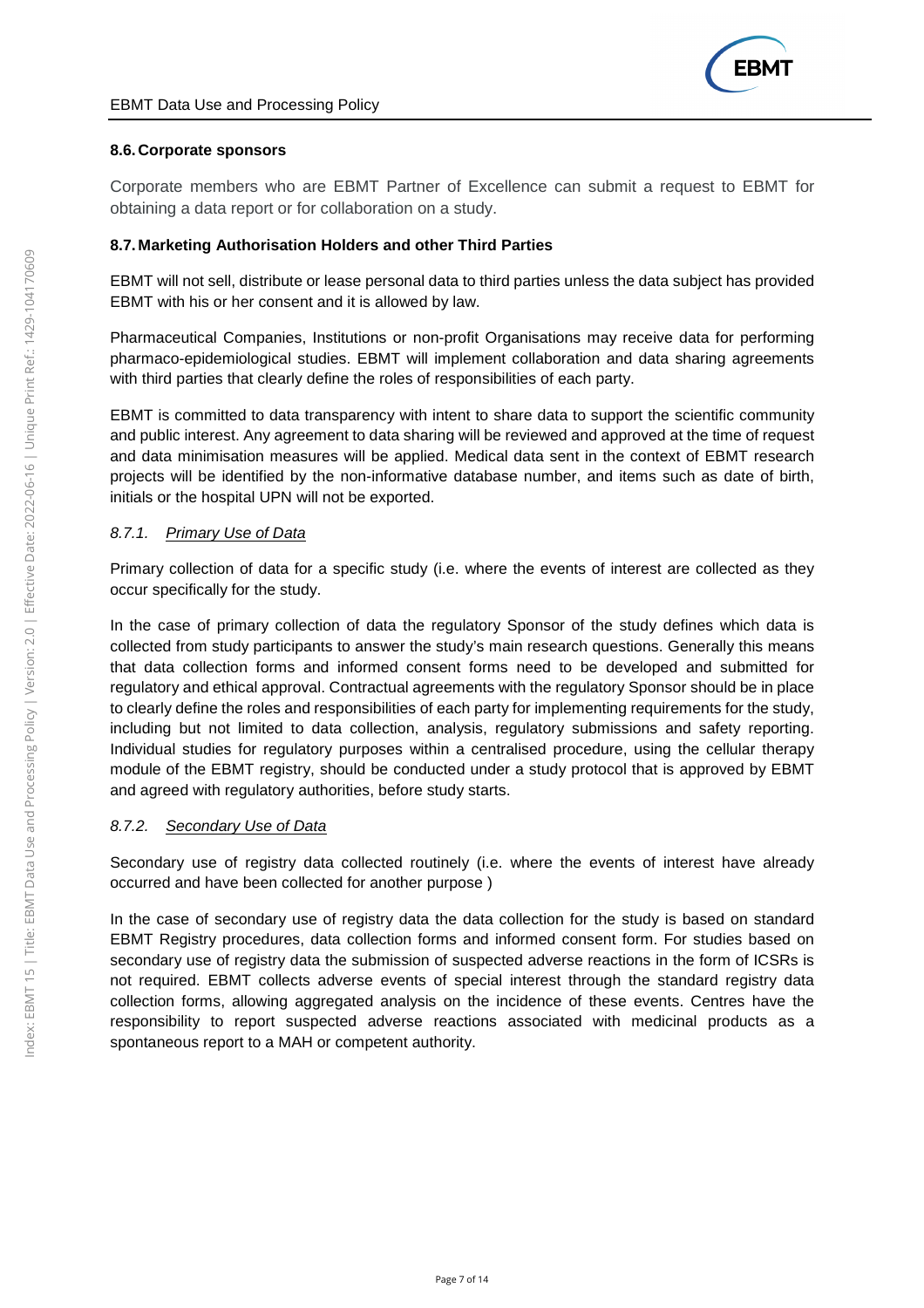### **8.8. Government agencies**

Registry data may be accessed by public agencies in one of two ways:

(1) they can request direct access to data submitted by centres in their country. As with any other type of access, centres need to make the request to the Registry for their data to be accessed directly by these agencies.

(2) National registries may collaborate with public agencies providing them with data extracted from the EBMT Registry.

### **8.9. Health Technology Assessments**

A health technology assessment (HTA) evaluates the social, economic, organisational and ethical impact of a medication or health technology. HTA bodies make these assessments to contribute to health policies that are safe and effective for patients. They also give recommendations on the financing or reimbursement of medications or health technologies by insurers and reimbursement agencies.

Data from the EBMT Registry can be a valuable source of data for HTAs. The EBMT facilitates HTA processes to support that new therapies become available to patients and are covered by national healthcare systems and health insurance policies.

HTA bodies and/or reimbursement agencies may request the EBMT to share pseudonymised data with them for their assessments of specific health technologies. More commonly, the HTA bodies and/or reimbursement agencies request MAHs to provide this data for their specific product. In this case the MAHs will approach the EBMT with the request to share the data necessary and appropriate data sharing agreements shall be implemented before the data is shared.

# **9. Data Privacy**

EBMT is committed to guarantee the confidentiality and security of the EBMT Registry Patient Data. All EBMT employees are committed to keep confidentiality in relation to personal data to which they may have access for the performance of their job, contractual responsibility or any other kind of responsibility. EBMT employees shall not use any confidential information to which they have access under the Contract for purposes other than those set forth in the Contract, being expressly prohibited the disclosure of Personal Data.

EBMT staff follow a standard procedure for the creation of anonymized, pseudonymized or de‐identified datasets in projects that specifies removal of all patient, donor, and centre identifiers, which could lead to the identification of a patient or transplant centre from data files.

EBMT will not release identifiable patient or centre variables unless these data are critical to the approved study / project or will be used for linking to another data file via an established collaboration agreement.

In cases of an approved study or project or when datasets are requested from previous research, the requestor must submit a proposal to the EBMT WP that specifies the requirements for using the EBMT data before final approval of the project.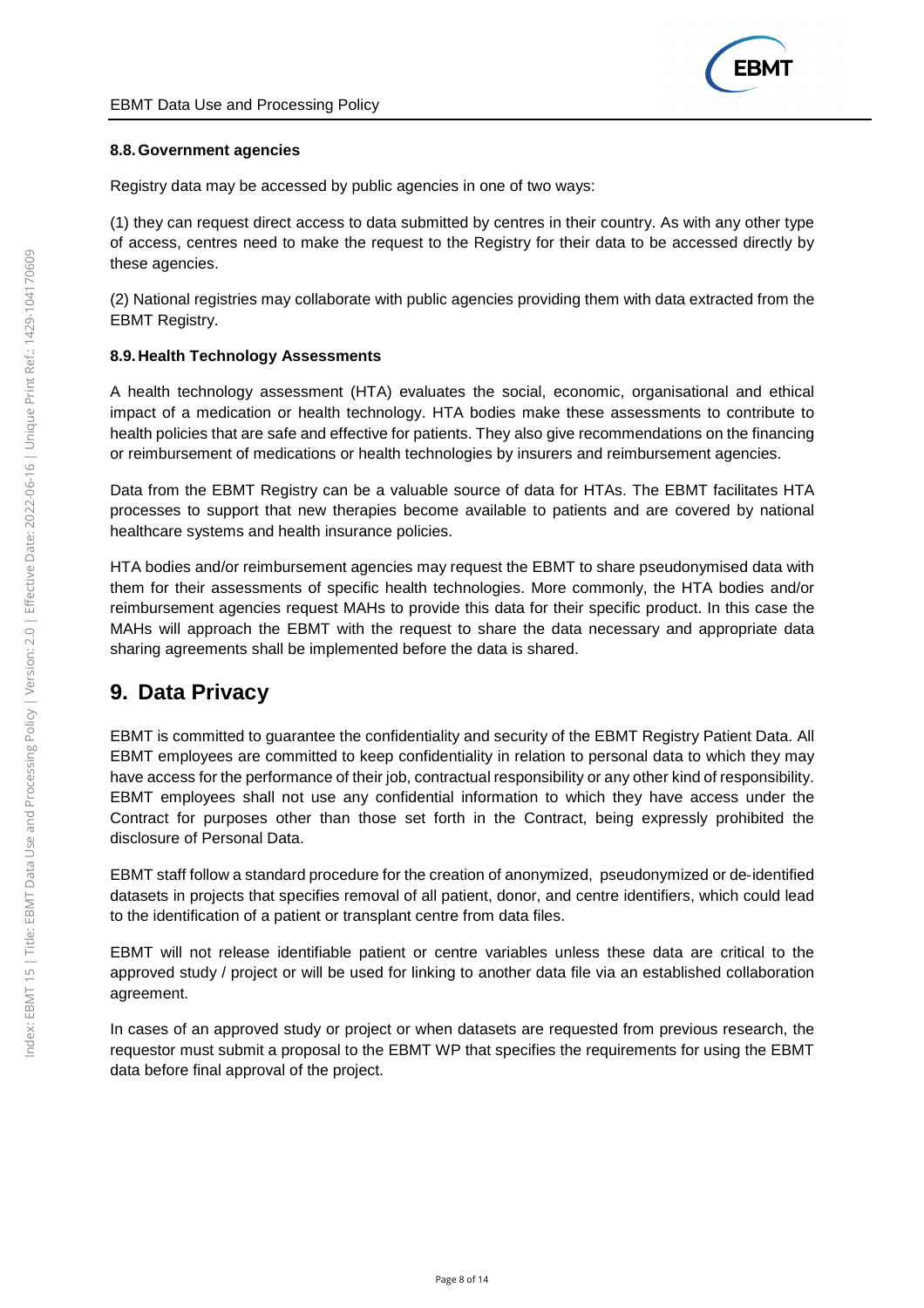# **10. Data Security**

Data submitted to EBMT is protected by safeguards ensuring security and stringent access control as described in its Standard Operating Procedures. The EBMT has implemented standard security practices and controls to protect data; maintains a System Security Plan of management, operational and technical controls.

Registry data is entered and maintained in a central database with Internet access. Each EBMT centre is represented in this database and users from a centre can enter, view, modify, obtain reports and download their own data once the necessary permissions have been granted by the Principal Investigator of the centre. In addition, all EBMT member centres can obtain general overviews of the complete EBMT data. The database is run and accessed through a system called ProMISe (Project Manager Internet Server) and soon will be migrated to a new platform.

## **10.1. ProMISe**

ProMISe (Project Manager Internet Server) is a web based relational database management system for the design, maintenance and use of (clinical) data management. ProMISe provides custom made databases for scientific medical research, including an application for on-line data entry, quality checks, online questionnaires and reporting. It also provides a tool for data retrieval to facilitate statistical analysis. ProMISe can be applied for single- as well as for multi-center studies.

ProMISe is ISO/IEC 27001:2013 and NEN7510 certified; data stored within ProMISe automatically comply with the most recent requirements regarding the storage and privacy of medical data. The certificate-holder is Leiden University Medical Center (LUMC) who hosts the database in The Netherlands and is subject to the regulations of the General Data Protection Regulation (GDPR) issued by the European Union. Only European countries that follow this regulation, regardless of whether they are members of the European Union or not can host the EBMT Registry database.

- ADM Information Security Policy Statement
- Certificaat ISO27001 (ID 5055)
- CERTIFICERING2013 (ID 1523)
- Information Access Policy Statement

# **11. Methods for Data Transfers**

The EBMT works with many researchers on international collaborations across scientific or clinical institutions and so, under previously gathered patient consent and implemented collaboration and data sharing agreements between the parties. The patient pseudonymised personal data may be sent to countries outside the EEA that are provided with the same level of protection for privacy. When personal data is transferred outside the European Economic Area, special safeguards are required by the EU General Data Protection Regulation (2016/679) to ensure that the protection travels with the data. Those safeguards are listed below, and the implementation will be subject to the country and/or institution:

- The European Commission has adopted an adequacy decision on the country as providing adequate protection.
- European Commission Standard contractual clauses for data transfers between EU and non-EU countries.

EBMT will not sell, distribute or lease personnel personal information to third parties unless we have the subject's permission or are required by law to do so.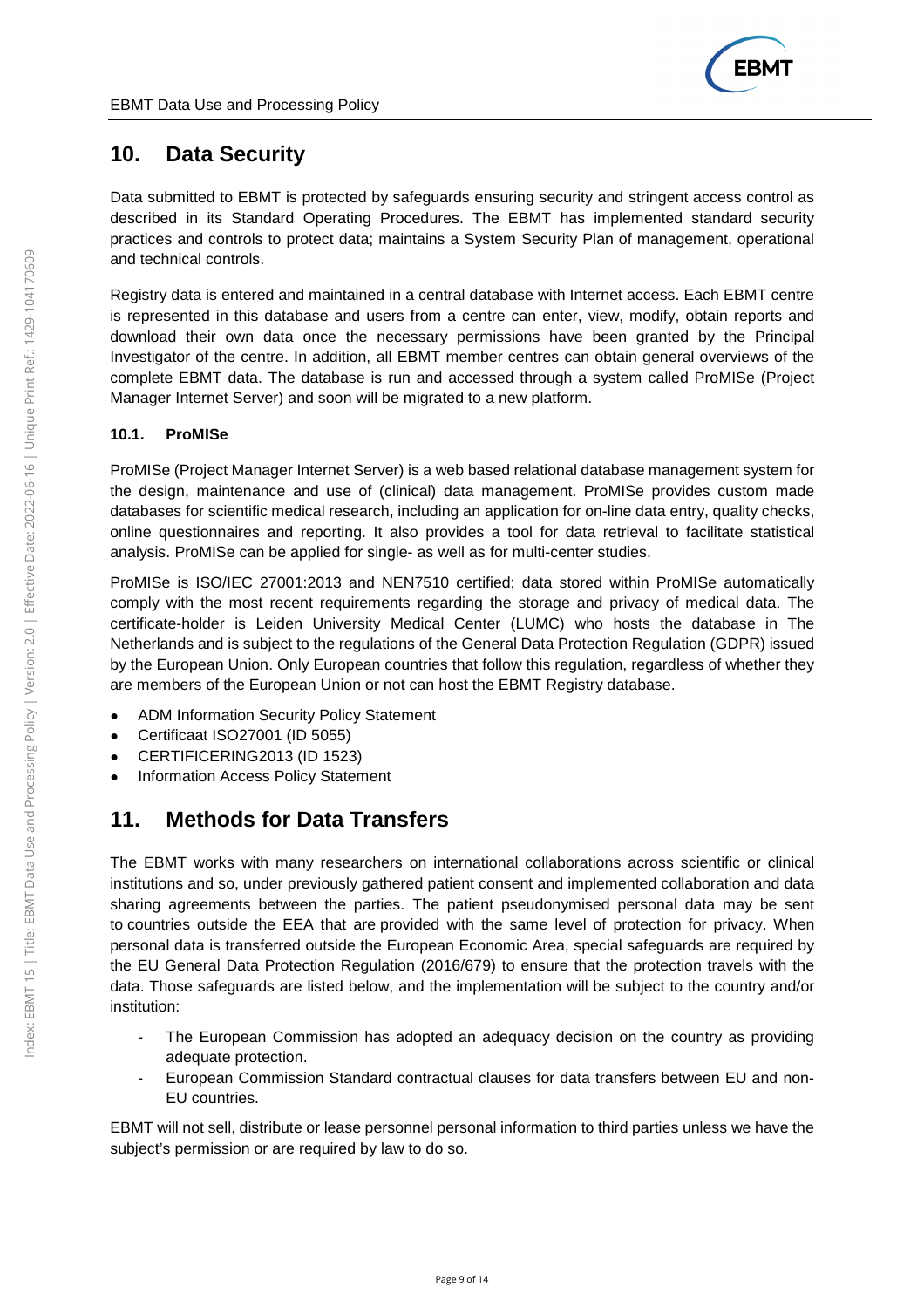

## **12. Comments or questions**

If you have any comments or questions about this personal data protection statement, please send them to Data.Protection@ebmt.org

## **13. Reference documents**

- EU GDPR 2016/679 (Regulation (EU) 2016/679 of the European Parliament and of the Council of 27 April 2016 on the protection of natural persons with regard to the processing of personal data and on the free movement of such data, and repealing Directive 95/46/EC)
- Privacy Policy http://www.ebmt.org/privacy-policy
- EBMT Registry Function Document
- EBMT Guidelines for the Conduct of Registry Based Studies using the EBMT database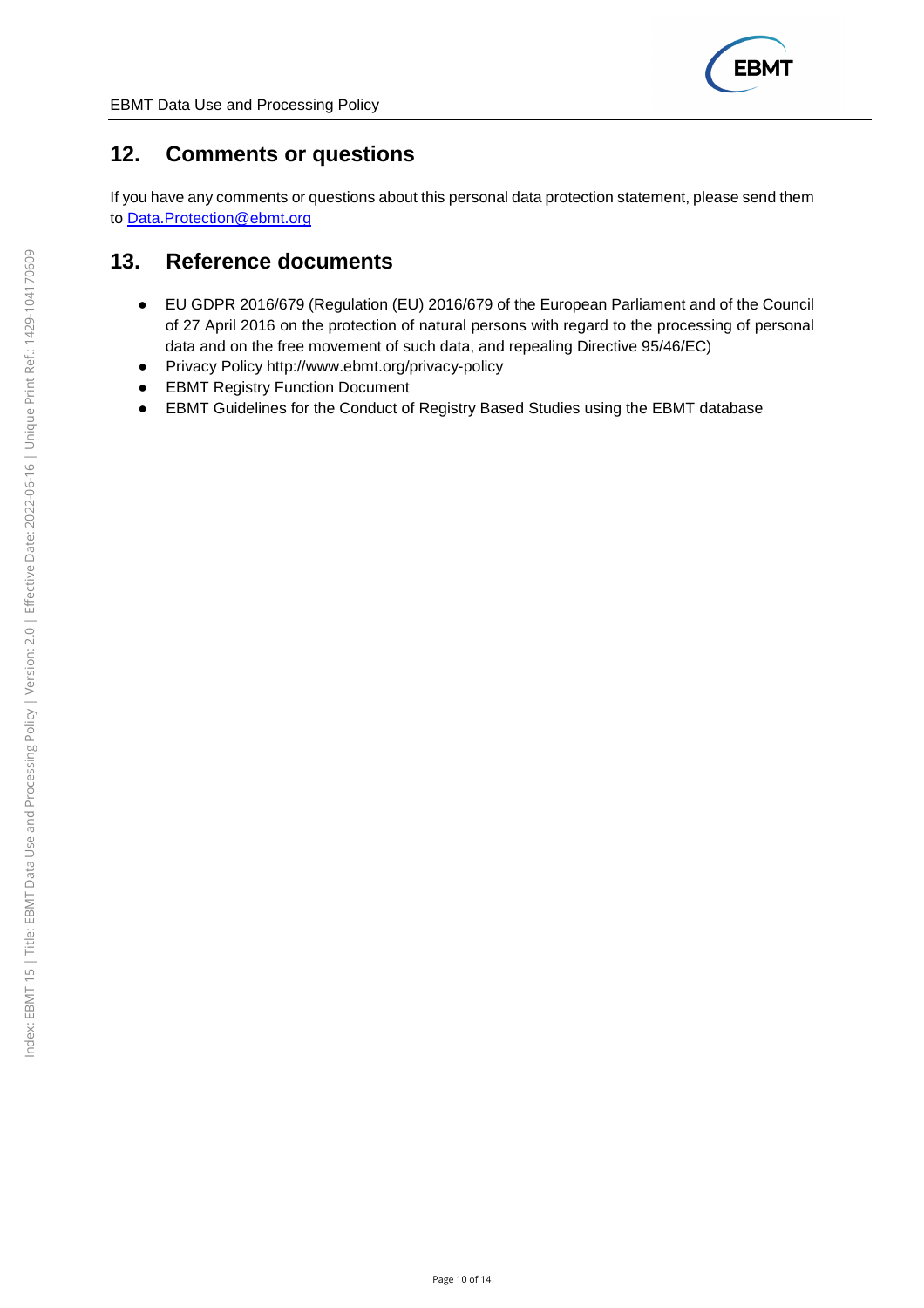# **Appendix**

## **Links**

Please note: links are only correct at time of printing

#### **Linked to Controlled Document**

### **Changes In This Version**

APPROVED CHANGE REQUESTS

============================

Change requested by Eoin McGrath (Inactive) on 21-Oct-2020

Page 4 has a track-change in red.

Approved by Iris Bargallo on 04-Nov-2020

Approver Comments:

Verified by Lissa Perteghella on 04-Nov-2020

Verification Comments:

#### **Document Revision History**

#### **Superseded on 16-Jun-2022 11:23 by Andreu Gusi Puig**

Version 1.0 superseded by version 2.0

#### **Document Published on 16-Jun-2022 11:23 by Andreu Gusi Puig**

The document was published and is ready to be used.

#### **Authorised on 16-Jun-2022 11:23 by Andreu Gusi Puig**

Authorised version 2.0 - . The following users will be notified when a review is due for this document: Iris Bargallo

Document was scheduled to be released on 2022-06-16

The document was originally due for review on 18-Feb-2022

#### **Authorisation Approved on 16-Jun-2022 11:23 by Andreu Gusi Puig**

The user Approved the authorisation request.

#### **Set Pending Authorisation on 16-Jun-2022 10:50 by Iris Bargallo**

Document was set as Pending Authorisation and authorisation requests were sent to:

Andreu Gusi Puig

#### **Authorisation Requested on 16-Jun-2022 10:50 by Iris Bargallo**

Authorisation request sent to Andreu Gusi Puig by Iris Bargallo on 16-Jun-2022 10:50.

#### **Authorisation Request Deleted on 16-Jun-2022 10:49 by Iris Bargallo**

Authorisation request for Andreu Gusi Puig was deleted by Iris Bargallo.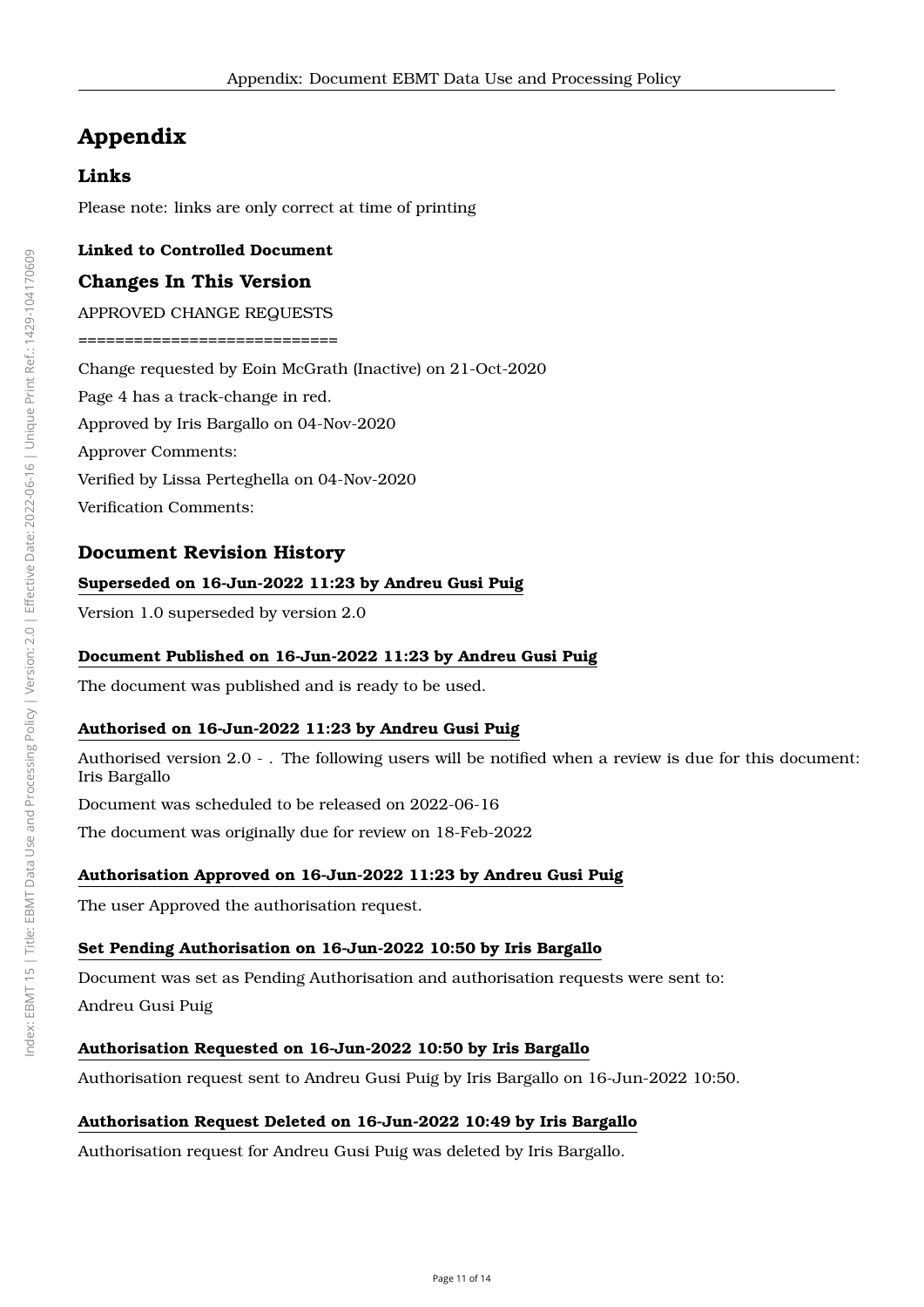### **Reverted To Draft on 16-Jun-2022 10:49 by Iris Bargallo**

Document was reverted to draft. Reason to revert: "foirmat index moved"

### **Compulsory Review Set on 16-Jun-2022 10:46 by Iris Bargallo**

A compulsory document review was configuredThe Next Review Date was set to 16-Jun-2024

#### **Set Pending Authorisation on 16-Jun-2022 10:44 by Iris Bargallo**

Document was set as Pending Authorisation and authorisation requests were sent to:

Andreu Gusi Puig

#### **Authorisation Requested on 16-Jun-2022 10:44 by Iris Bargallo**

Authorisation request sent to Andreu Gusi Puig by Iris Bargallo on 16-Jun-2022 10:44.

#### **Change Requested on 21-Feb-2022 16:11 by Iris Bargallo**

Nienke Zinger (Inactive) Requested Change: 'Page 8, second line: pseudonymized instead of seudonymized (typo)'

#### **Change Requested on 21-Feb-2022 16:11 by Iris Bargallo**

Anja Henseler Requested Change: '

Should be subject's ?

EBMT will not sell, distribute or lease personnel personal information to third parties unless we have the subject' permission or are required by law to do so.'

#### **Change Requested on 21-Feb-2022 16:11 by Iris Bargallo**

Anja Henseler Requested Change: 'page 7:

For studies/projects, EBMT staff follow a standard procedure for creation of anonymized, seudonymized or d'

#### **Draft Created on 21-Feb-2022 16:11 by Iris Bargallo**

Reason: review over due

#### **Change Request Approved For Future Version on 12-Jan-2021 15:06 by Iris Bargallo**

Iris Bargallo approved for future version change request: ""

#### **Change Request Approved For Future Version on 12-Jan-2021 15:06 by Iris Bargallo**

Iris Bargallo approved for future version change request: ""

#### **Change Request Approved on 12-Jan-2021 15:05 by Iris Bargallo**

Iris Bargallo approved change request: ""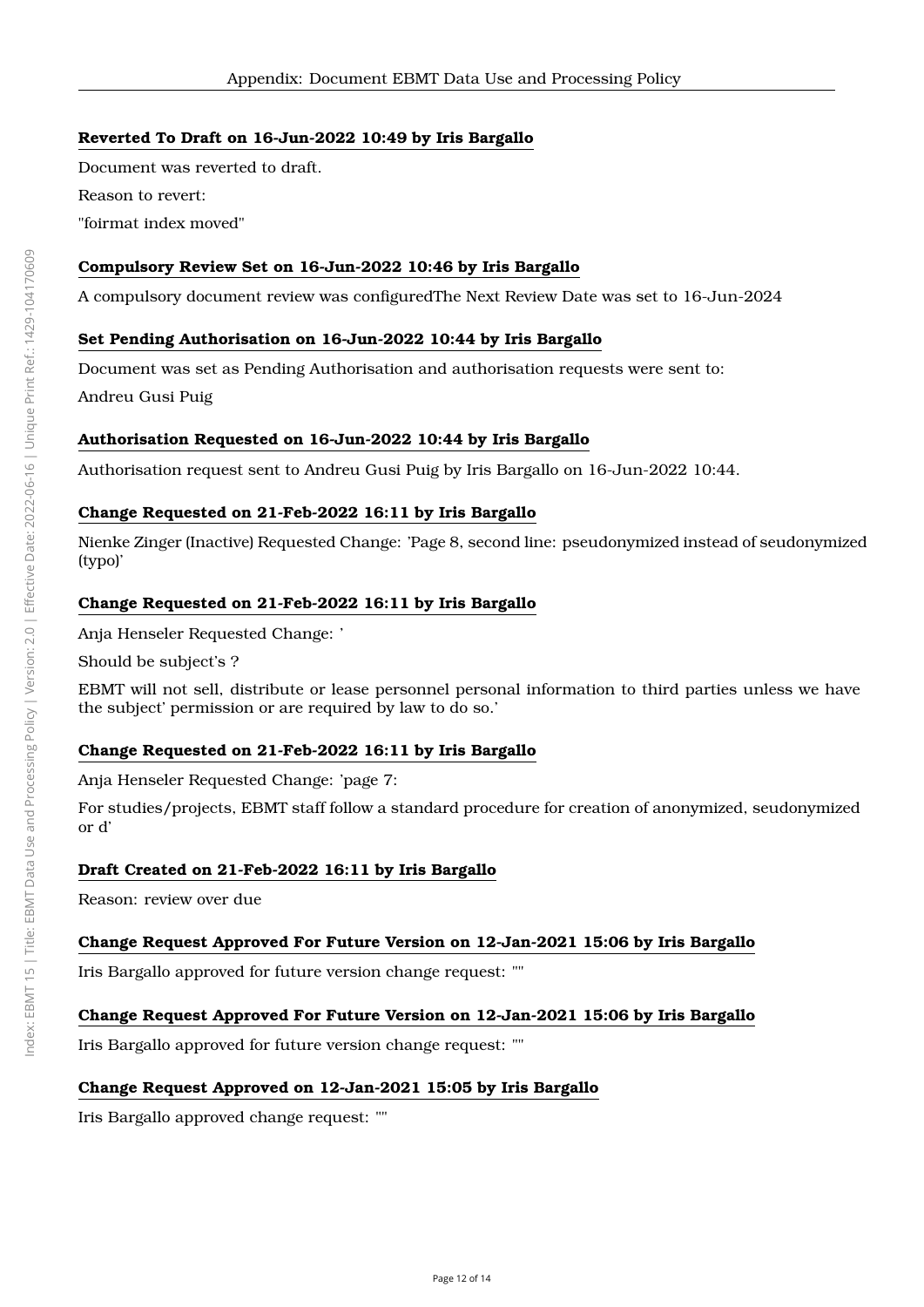### **Change Requested on 27-Dec-2020 19:05 by Anja Henseler**

Anja Henseler Requested Change: '

Should be subject's ?

EBMT will not sell, distribute or lease personnel personal information to third parties unless we have the subject' permission or are required by law to do so.'

### **Change Requested on 27-Dec-2020 19:05 by Anja Henseler**

Anja Henseler Requested Change: 'page 7:

For studies/projects, EBMT staff follow a standard procedure for creation of anonymized, seudonymized or d'

### **Change Requested on 27-Dec-2020 19:05 by Anja Henseler**

Anja Henseler Requested Change: '8.7. Corporate sponsors Corporate members have the right to access the Registry database to obtain aggregate anonymised data where neither the patient nor the centre are identifiable.

Question:–> This means the Corporate members should NOT be able to access the Registry Database. They receive reports from the Study Coordinators '

#### **Document Correction on 22-Dec-2020 12:29 by Iris Bargallo**

Minor changes were made to EBMT 15 by Iris Bargallo on 22-Dec-2020, Expiry Date was removed, Authors were set to Iris Bargallo, Procedure was changed to EBMT\_P\_010\_01\_EBMT\_Data\_Use\_and\_Processing\_Poli There is a non-accepted change .

#### **Document Correction on 22-Dec-2020 12:26 by Iris Bargallo**

Minor changes were made to EBMT 15 by Iris Bargallo on 22-Dec-2020, Subject was changed from to , Intro and Scope was changed from " to ", Expiry Date was removed, Authors were set to Iris Bargallo. There is a non approved change.

#### **Change Request Approved For Future Version on 12-Nov-2020 13:29 by Iris Bargallo**

Iris Bargallo approved for future version change request: ""

#### **Change Requested on 11-Nov-2020 12:30 by Nienke Zinger (Inactive)**

Nienke Zinger Requested Change: 'Page 8, second line: pseudonymized instead of seudonymized (typo)'

#### **Change Request Verified on 04-Nov-2020 12:26 by Lissa Perteghella**

Lissa Perteghella verified change request: ""

#### **Change Request Approved on 04-Nov-2020 12:02 by Iris Bargallo**

Iris Bargallo approved change request: ""

#### **Change Requested on 21-Oct-2020 09:48 by Eoin McGrath (Inactive)**

Eoin McGrath Requested Change: 'Page 4 has a track-change in red. '